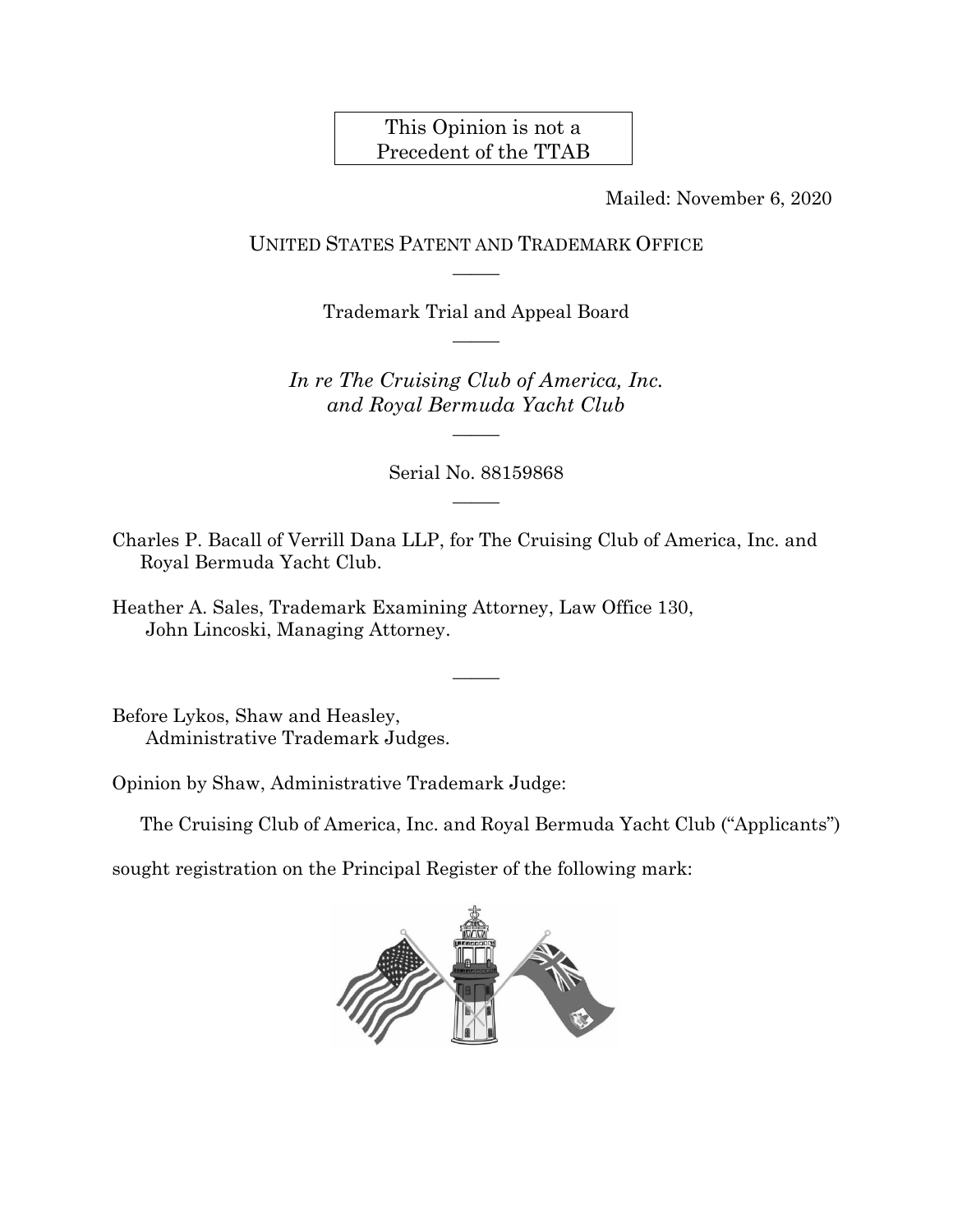l

for "Tote bags; briefcases," in International Class 18, and "Clothing, namely, shirts, jackets, vests, caps being headwear, hats, shorts, ties, and scarves," in International Class 25.<sup>1</sup> The mark description as filed reads: "The mark consists of crossed flags superimposed on a lighthouse; the left-hand side flag is a representation of an American flag, and the right-hand side flag is a representation of an [sic] Bermudan flag." Color is not claimed as a feature of the mark.

The Trademark Examining Attorney refused registration of Applicants' mark under Section 2(b) of the Trademark Act, 15 U.S.C. § 1052(b), on the ground that it includes representations of the official flags of the United States and Bermuda. To obviate the Section 2(b) refusal, Applicants submitted an amended drawing of the mark which deleted the flags:



Applicants also amended the mark description to conform to the amended drawing so as to read: "The mark consists of crossed flagpoles superimposed on a lighthouse." The Examining Attorney maintained the Section 2(b) refusal, and (1) refused to accept the amended drawing under Trademark Rule 2.72, 37 C.F.R. § 2.72, on the ground that it is a material alteration of the mark as filed; (2) refused to accept the

<sup>1</sup> Application Serial No. 88159868, filed on October 18, 2018, under Section 1(a) of the Trademark Act, 15 U.S.C. § 1051(a), based upon Applicants' allegation of first use of the mark anywhere and in commerce at least as early as December 31, 1962.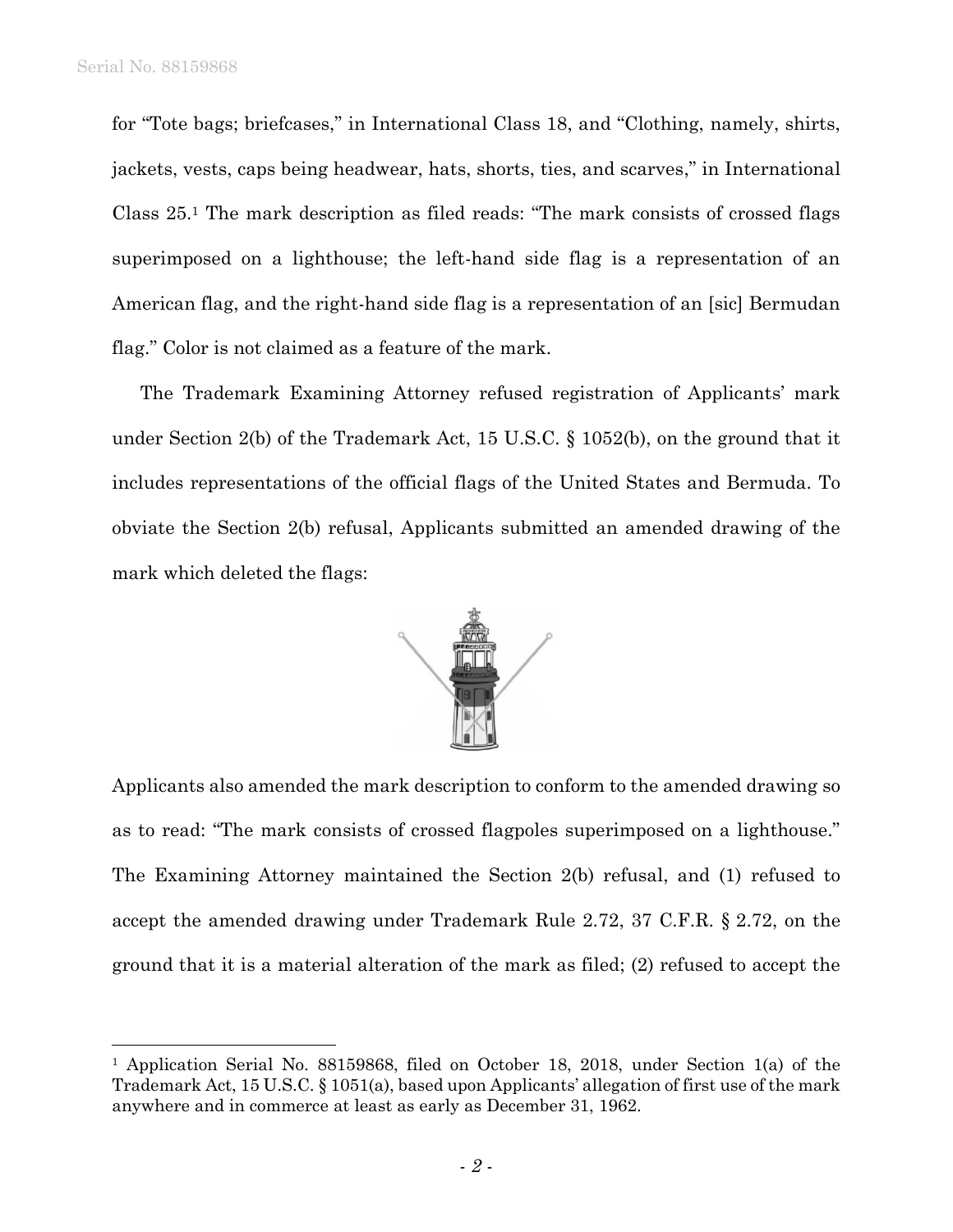amended mark description under Trademark Rule 2.37, 37 C.F.R. § 2.37, because it does not match the original mark as filed; and (3) refused registration under Trademark Rule 2.56(a), 37 C.F.R. § 2.56(a), because the mark as shown on the specimens of record does not match the mark as shown in the amended drawing.

When the refusals were made final, Applicants appealed and requested reconsideration. The Examining Attorney denied the request for reconsideration and the appeal resumed. Both Applicants and the Examining Attorney filed briefs. The Examining Attorney withdrew the specimen refusal in her brief.<sup>2</sup>

Insofar as we reverse the refusal to accept the amended drawing and the requirement for an amended description, as discussed below, the Section 2(b) refusal is therefore mooted, and the application shall proceed with the drawing of the mark as amended.

### I. Evidentiary Objection

l

The Examining Attorney objects to evidence, not previously introduced, that Applicants attached to their brief. In accordance with Trademark Rules of Practice, "[t]he record in the application should be complete prior to the filing of an appeal." Trademark Rule 2.142(d), 37 C.F.R. § 2.142(d). Accordingly, the objection is

<sup>2</sup> Examining Attorney's Br., 9 TTABVUE 3. *See* TRADEMARK MANUAL OF EXAMINING PROCEDURE ("TMEP")  $\S 1204.04(b)$  (Oct. 2018) ("If the flag is deleted from the drawing, the specimen that shows the flag is still acceptable."). Page references herein to the application record refer to the online database of the USPTO's Trademark Status & Document Retrieval ("TSDR") system. All citations to documents contained in the TSDR database are to the downloadable .pdf versions of the documents in the USPTO TSDR Case Viewer. *See, e.g., In re Peace Love World Live, LLC*, 127 USPQ2d 1400, 1402 n.4 (TTAB 2018). References to the briefs on appeal refer to the Board's TTABVUE docket system. Before the TTABVUE designation is the docket entry number; and after this designation are the page references, if applicable.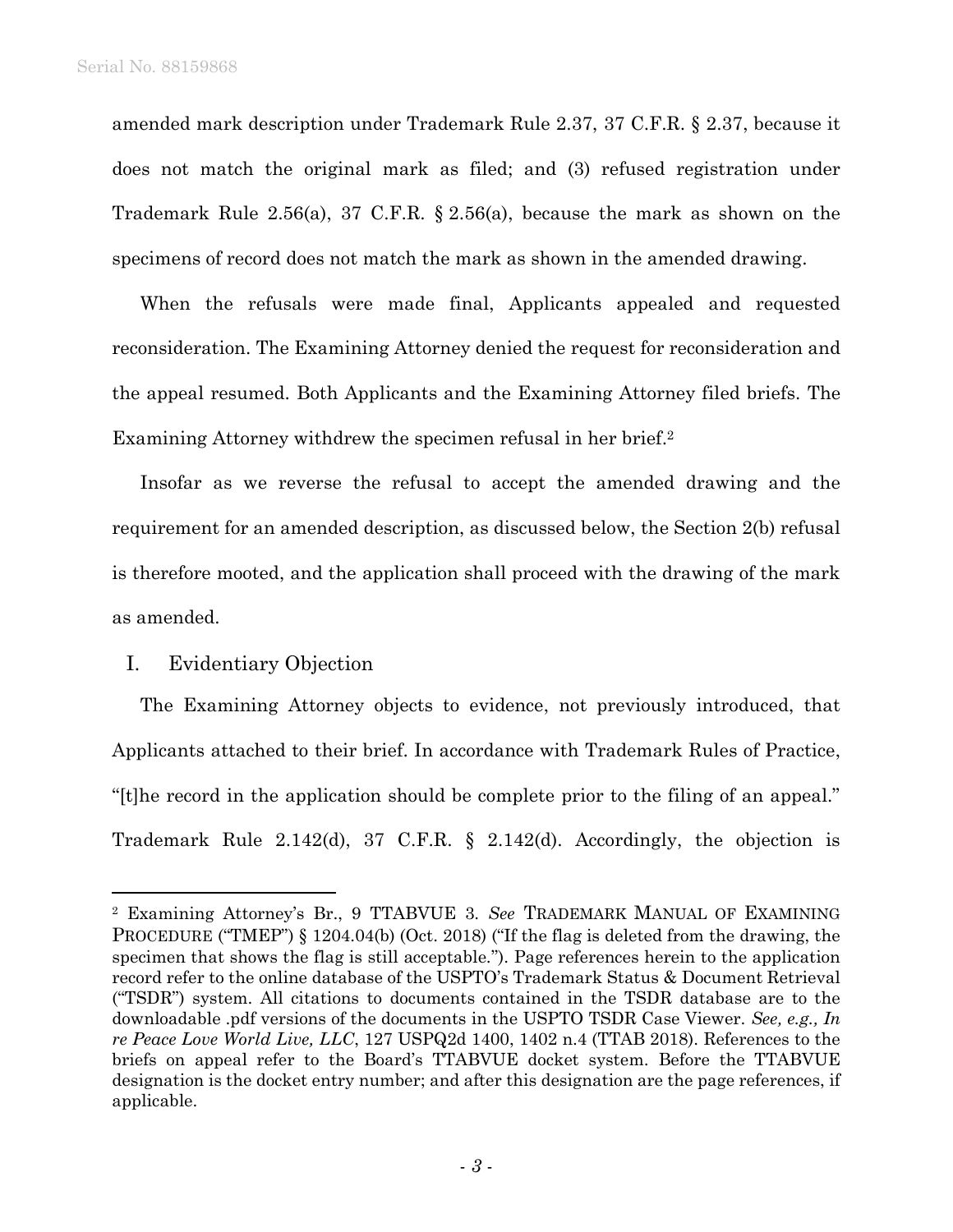sustained, and we do not consider any of the attachments to Applicants' Brief as evidence in our decision.

#### II. Section 2(b) refusal

We begin with the Trademark Act Section 2(b) refusal to register Applicants' mark as originally filed. Applicants do not argue against the Section 2(b) refusal because, in their view, the amendment to the drawing voids the refusal, but in the interests of completeness and to inform the discussion on material alteration of the mark, we nevertheless address the refusal, which the examining attorney included as part of the final Office action.

Section 2(b) prohibits registration, on either the Principal or Supplemental Register, of a mark that "[c]onsists of or comprises the flag or coat of arms or other insignia of the United States, or of any State or municipality, or of any foreign nation, or any simulation thereof." Section 2(b) is an absolute bar to registration of marks that contain flags and other governmental insignia, and reflects the sentiment that such flags and insignia are symbols of government authority and not marks. *In re Dist. of Columbia*, 101 USPQ2d 1588, 1597 n.14 (TTAB 2012), *aff'd sub nom In re City of Houston*, 731 F.3d 1326, 108 USPQ2d 1226 (Fed. Cir. 2013). A Section 2(b) refusal is appropriate "if the design would be perceived by the public as a flag, regardless of whether other matter appears with or on the flag." *In re Family Emergency Room LLC*, 121 USPQ2d 1886, 1887-88 (TTAB 2017); *see also In re Ala. Tourism Dep't*, 2020 USPQ2d 10485, \*2 (TTAB 2020). Thus, for example, the fact that a flag may be shown waving or moving in a breeze will not obviate the refusal if the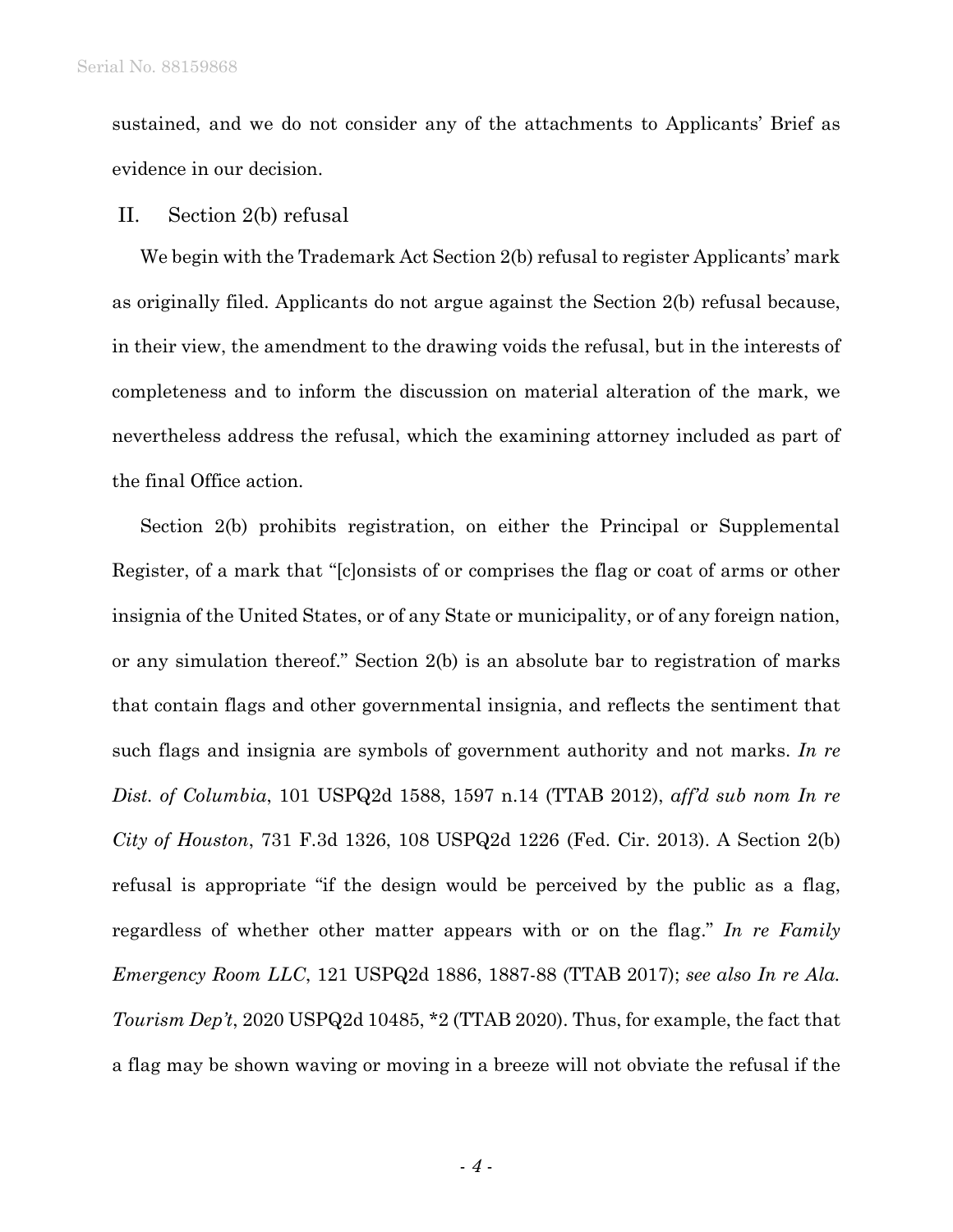design would be perceived by the public as a flag. *See Ala. Tourism Dep't*, 2020 USPQ2d 10485 at \*5.

The Examining Attorney introduced excerpts from several reference works showing that the flags in Applicants' mark as filed are, in fact, the same as the official flags of the United States and Bermuda.<sup>3</sup> Applicants do not argue otherwise. We find that the average member of the general public seeing the proposed mark as originally filed would perceive the mark's flags as the flags of the United States and Bermuda. The presence of the lighthouse design and the depiction of the flags as waving or moving do not change this likely perception. Accordingly, we find the mark as originally filed, when considered in its entirety, is prohibited under Section 2(b) because it includes a design consisting of or comprising simulations of the flags of the United States and Bermuda.

## III. The Amended Drawing

l

In an effort to obviate the Section 2(b) refusal, Applicants filed an amended drawing of the mark that deletes the flags. Trademark Rule 2.72(a)(2), provides that in an application based on use of a mark in commerce under Section 1(a) of the Act, an applicant may amend the drawing of the mark if "[t]he proposed amendment does not materially alter the mark. The Office will determine whether a proposed amendment materially alters a mark by comparing the proposed amendment with

<sup>3</sup> *See* THE WORLD FACTBOOK, Office Action of November 8, 2018, at TSDR 2-3; graphicsmaps.com and britannica.com, Office Action of May 13, 2019, at TSDR 2-7.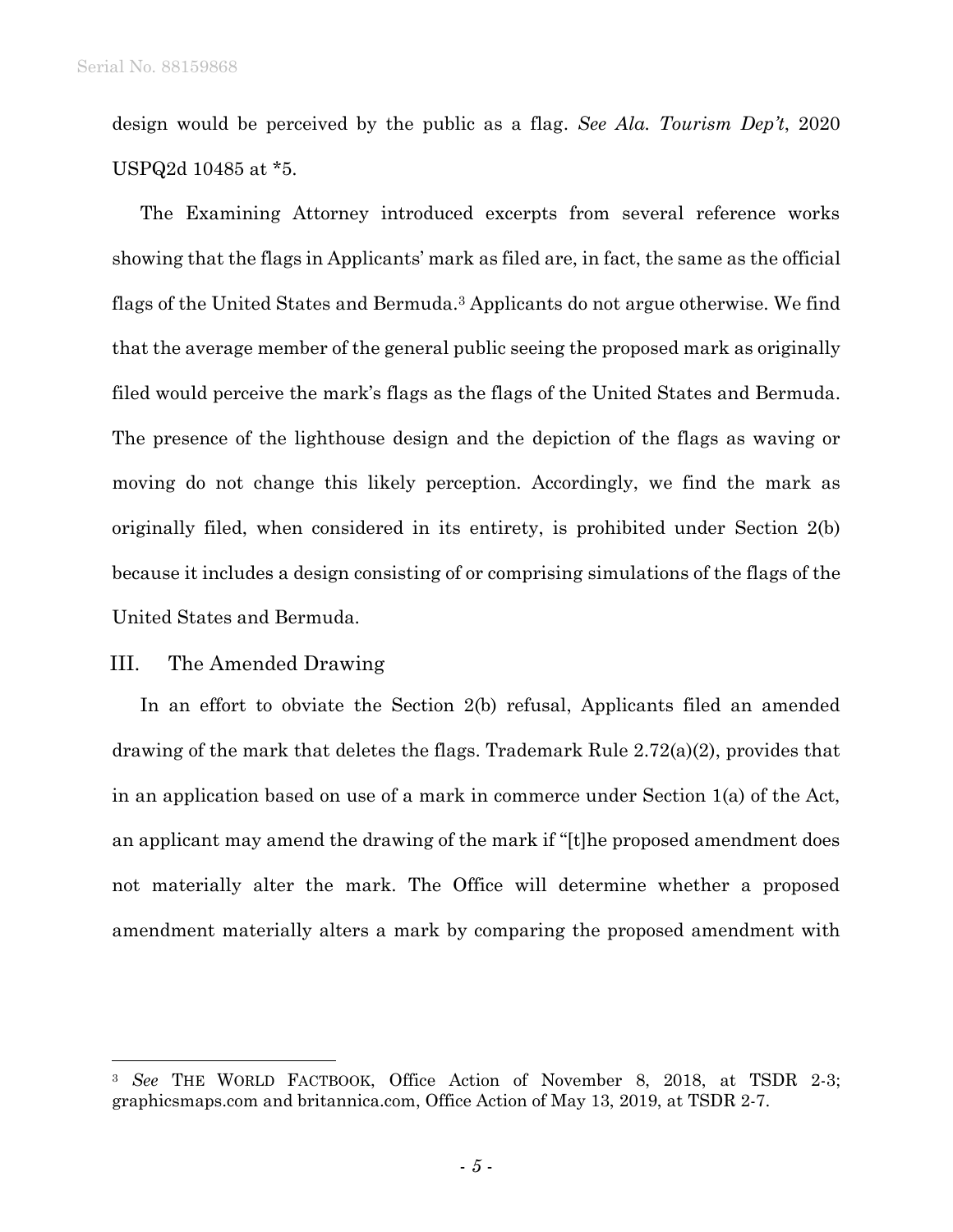the description or drawing of the mark filed with the original application." 37 C.F.R.  $\S 2.72(a)(2)$ .

The test for determining whether a proposed amendment to a mark avoids constituting a material alteration has been articulated as follows: "The modified mark must contain what is the essence of the original mark, and the new form must create the impression of being essentially the same mark." *In re Hacot-Colombier*, 105 F.3d 616, 41 USPQ2d 1523, 1526 (Fed. Cir. 1997) (quoting *Visa Int'l Serv. Ass'n v. Life-Code Sys., Inc*., 220 USPQ 740, 743-44 (TTAB 1983)). In other words, "the new and old forms of the mark must create essentially the same commercial impression." *In re Who? Vision Sys., Inc*., 57 USPQ2d 1211, 1218 (TTAB 2000). (quoting *In re Nationwide Indus. Inc*., 6 USPQ2d 1882, 1885 (TTAB 1988)); *accord In re Thrifty, Inc.*, 274 F.3d 1349, 61 USPQ2d 1121, 1124 (Fed. Cir. 2001) ("To avoid material alteration, the new form must create the impression of being essentially the same mark.") (citations and internal quotation marks omitted); *see also In re Guitar Straps Online*, 103 USPQ2d 1745 (TTAB 2012) (holding the addition of a question mark after the words "GOT STRAPS" would alter the commercial impression or meaning of the mark).

Regarding the deletion of unregistrable matter in response to a Trademark Act Section 2(b) refusal, TMEP § 1204.04(b), "Deletion of § 2(b) Matter," explains that a mark may be amended to delete the unregistrable matter under certain circumstances:

> The deletion of the unregistrable § 2(b) matter, which no party can have trademark rights in, will not be considered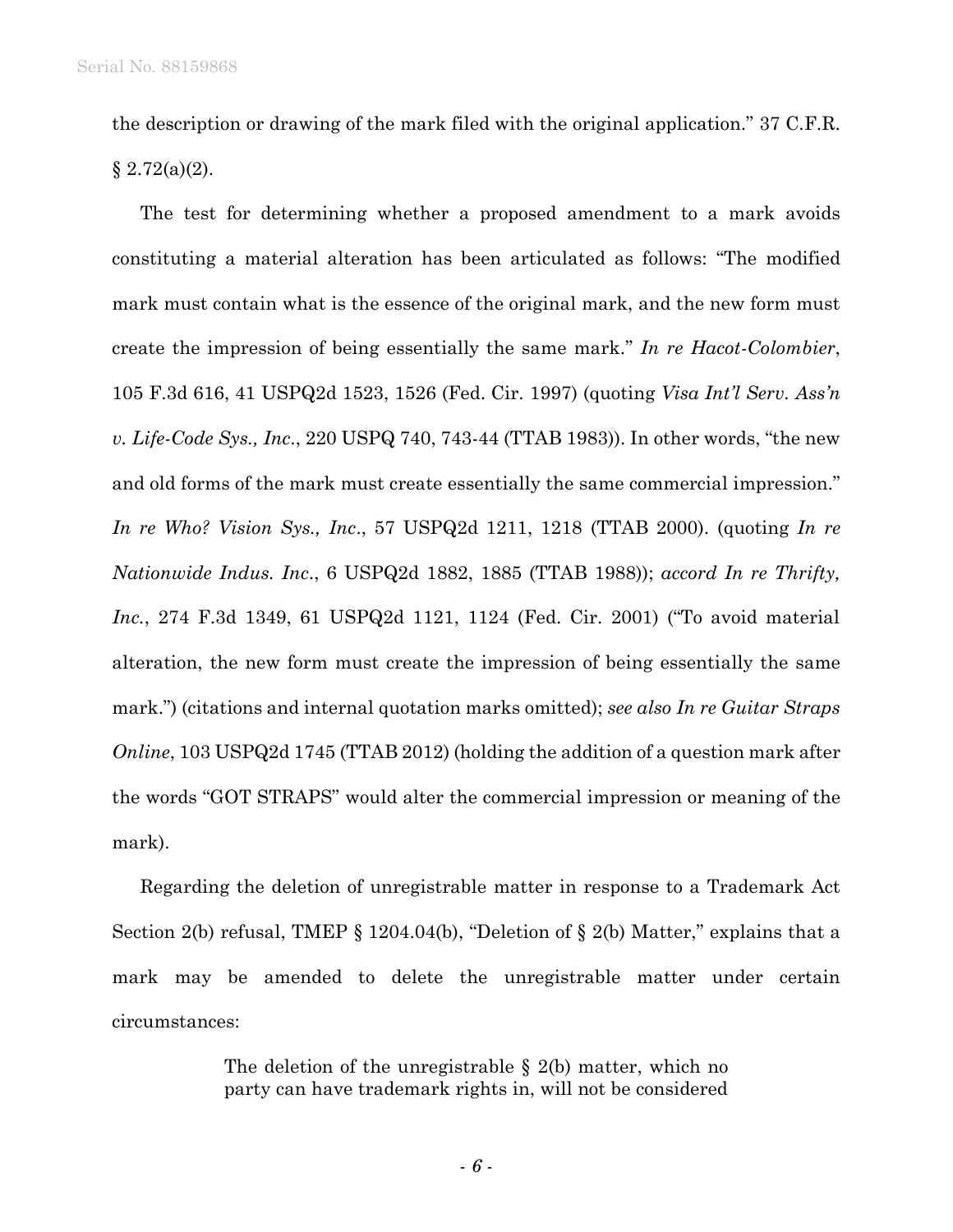a material alteration if the matter is separable from the other elements in the mark, e.g.*,* if the flag design is spatially separated from other matter in the mark or is used as a background for other words or designs. If the flag is deleted from the drawing, the specimen that shows the flag is still acceptable. . . .

No deletion is allowed if the flag design is integrated into the overall mark in such a way that deletion would significantly change the commercial impression of the mark.

An amendment to the drawing showing the outline of the flag design absent the interior material is not permitted. Amending the mark from a national, state, or municipal flag to a blank flag changes the commercial impression of how the mark is used, or intended to be used, in commerce.

"Although the [TMEP] does not have the force of law, it 'sets forth the guidelines and procedures followed by the examining attorneys'" at the USPTO. *In re Int'l Flavors & Fragrances, Inc.*, 183 F.3d 1361, 51 USPQ2d 1513, 1516 (Fed. Cir. 1999) (quoting *W. Fla. Seafood, Inc. v. Jet Rests., Inc.*, 31 F.3d 1122, 31 USPQ2d 1660, 1664 n.8 (Fed. Cir. 1994)). We hold that the guidelines regarding deletion of Section 2(b) matter, as set forth in the TMEP, are appropriate under the rules to consider in determining whether Applicants may amend their mark to delete the unregistrable matter, namely, the flags of the United States and Bermuda. We will apply those guidelines in our analysis of the acceptability of Applicants' proposed amended drawing.

For reference, Applicants' mark as originally filed and the amended drawing are shown below. The only difference between the marks is that the flags have been removed in the amended drawing. The crossed flagpoles and the lighthouse remain.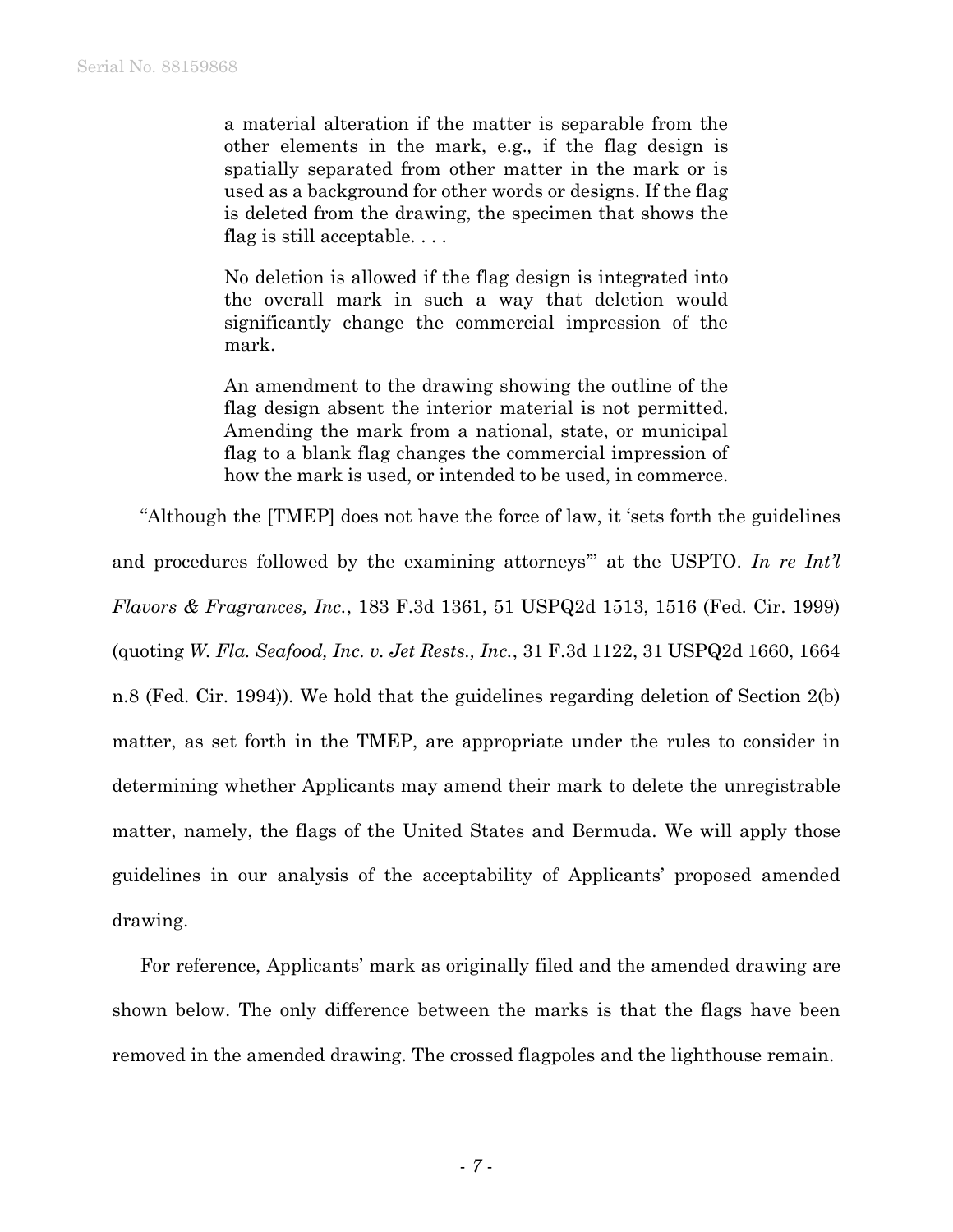

The Examining Attorney first argues that the amendment changes the mark's commercial impression by removing the geographic association created by the flags:

> [T]he amendment to the mark does **not** create the same commercial impression as the old mark form. The original drawing, containing prominent flags of the United States of America and Bermuda, affixed to flagpoles crisscrossed over a lighthouse design, provides the overall commercial impression to consumers that applicant's [sic] goods relate to/derive from/or are the source of the goods that are affiliated with the United States of America and Bermuda. . . . Contrarily, the proposed amendment sans both of the flags provides the overall commercial impression to consumers of merely a crossed out lighthouse with zero geographic indicators.<sup>4</sup>

In response, Applicants argue that the Examining Attorney's position "seems to undermine the very concept of an amended drawing as contemplated in TMEP § 1204.04(b)." <sup>5</sup> That is, "[t]he TMEP language states that it is permissible to delete the 'unregisterable  $\S 2(b)$  material ... if the matter is separable from the other elements in the mark,' but the Examining Attorney apparently believes that doing so will inevitably constitute a 'material alteration."<sup>6</sup> Applicants argue the amended drawing should be accepted because "the proposed amended drawing removed only

<sup>6</sup> *Id.*

 $\overline{a}$ 

<sup>4</sup> Examining Attorney's Br., 9 TTABVUE 6-7.

<sup>5</sup> Applicants' Br., p. 7, 7 TTABVUE 11.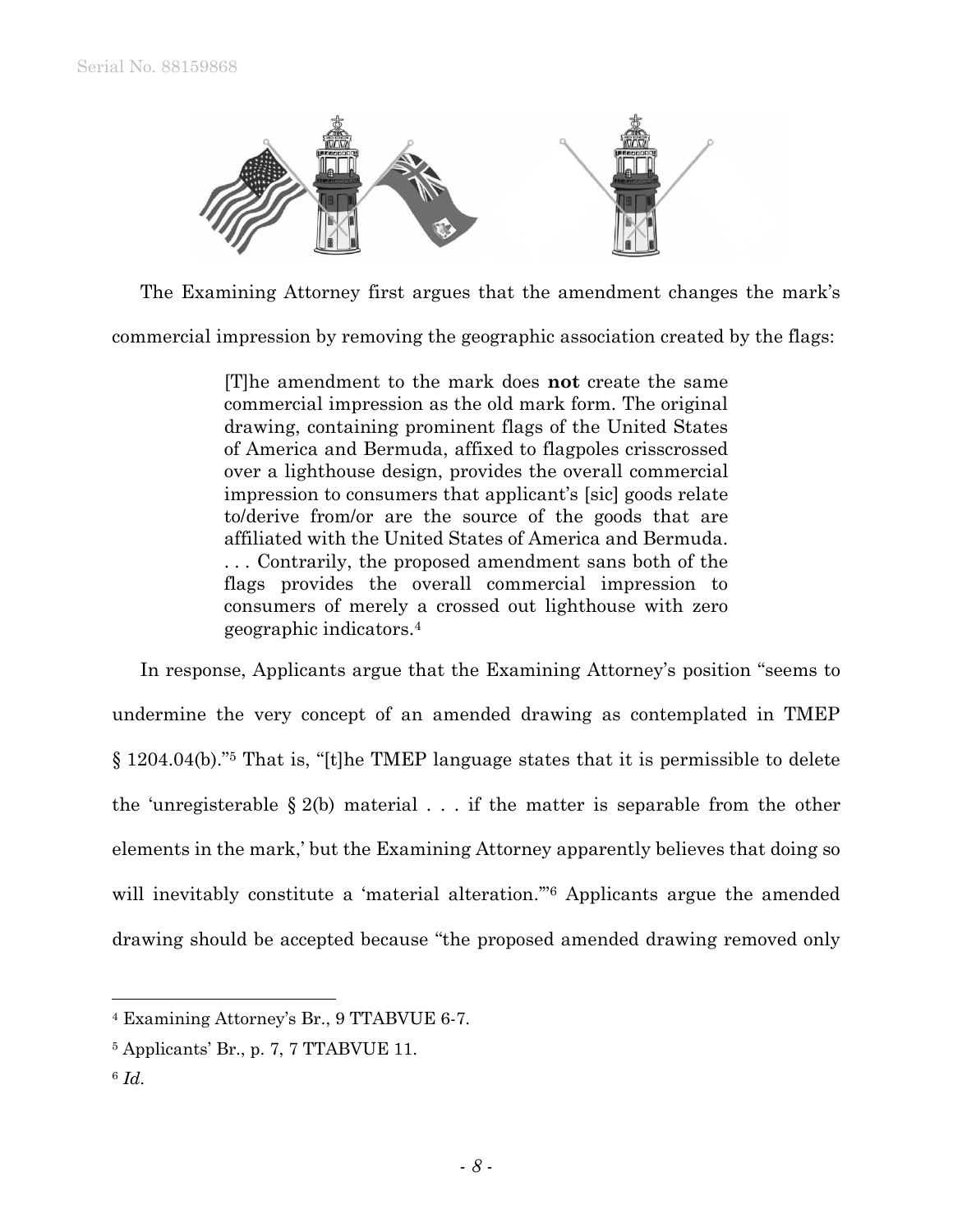unregisterable and unprotectable  $\S 2(b)$  matter. It retains the 'essence of the original mark.' The 'essence' of the mark is the St. David's Lighthouse[.]"<sup>7</sup>

The presence of a national flag invariably suggests some association between a particular country and the applied-for goods or services. This is the principle underlying the Section 2(b) prohibition: to prevent applicants, even governmental entities, from obtaining trademark rights in symbols of government authority. *City of Houston*, 108 USPQ2d at 1331. The Examining Attorney's argument that deletion of the flags in Applicants' mark changes the commercial impression of the marks by removing the geographic association that the goods relate to, derive from, or are sourced from the United States and Bermuda—would nearly always bar the deletion of a flag as a material alteration after a Section 2(b) refusal. Such an inflexible outcome is contrary to TMEP § 1204.04(b), which permits the deletion of unregistrable flag representations in some circumstances.

To determine whether the flags in the mark are "separable from the other elements in the mark" as described in TMEP § 1204.04(b), we may consider the specimens of record filed with the application. *See In re Lorillard Licensing Co.*, 99 USPQ2d 1312, 1316 (TTAB 2011) (A determination of a mark's commercial impression may look to applicant's efforts to create a separate commercial

l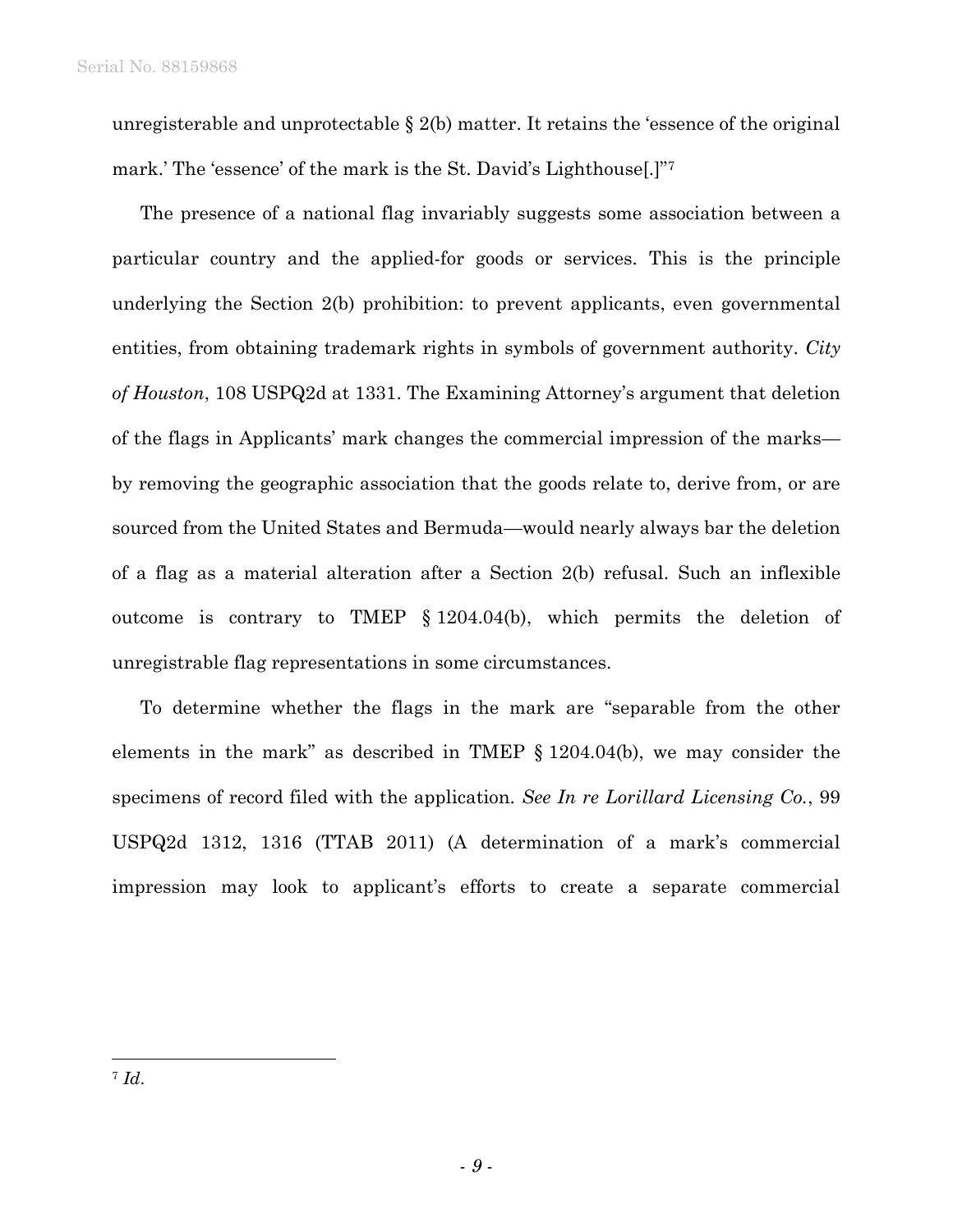l

impression). Applicants' specimens of use for the goods in classes 18 and 25 show use of the mark in association with the Newport to Bermuda yacht race:<sup>8</sup>



<sup>8</sup> Application of October 18, 2018, TSDR, pp. 4 and 8. Although these two specimens include the wording "Newport Bermuda Race" and the years 1998 or 2014, these elements need not be considered part of the applied-for mark. *See* TMEP § 807.12(d) "An applicant may apply to register any element of a composite mark if that element presents, or will present, a separate and distinct commercial impression apart from any other matter with which the mark is or will be used on the specimen, i.e., the element performs a trademark function in and of itself. *See also In re Univ. of Miami*, 123 USPQ2d 1075, 1079 (TTAB 2017) (finding that the depiction of the mark in the drawing as a personified ibis wearing a hat and sweater created a separate and distinct commercial impression from literal elements that appeared on the hat and sweater in the specimens of use and thus the mark drawing was a substantially exact representation of the mark as used).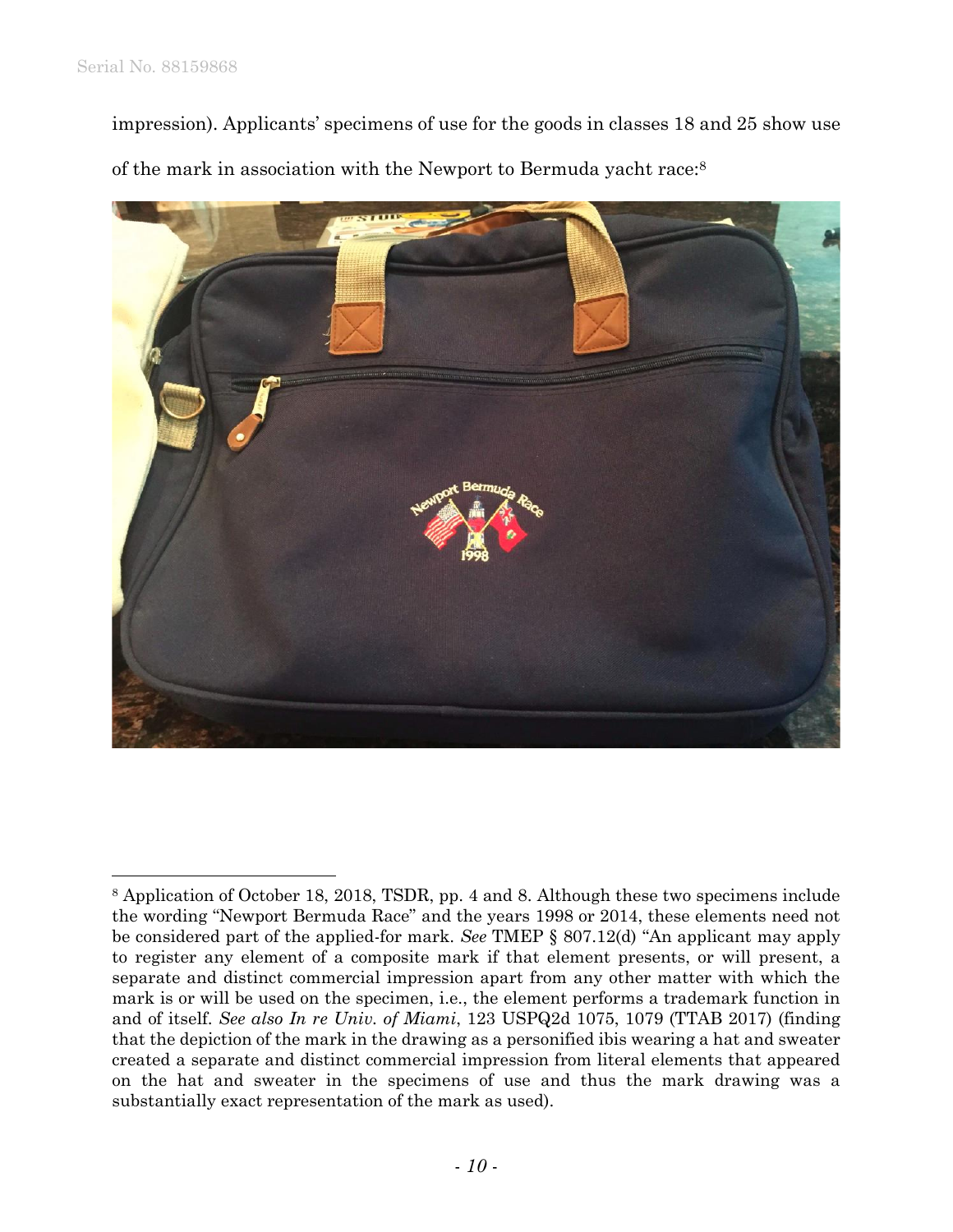

Applicants' specimens also include several examples of the mark with club pennants in place of the American and Bermudan flags, or with American flags with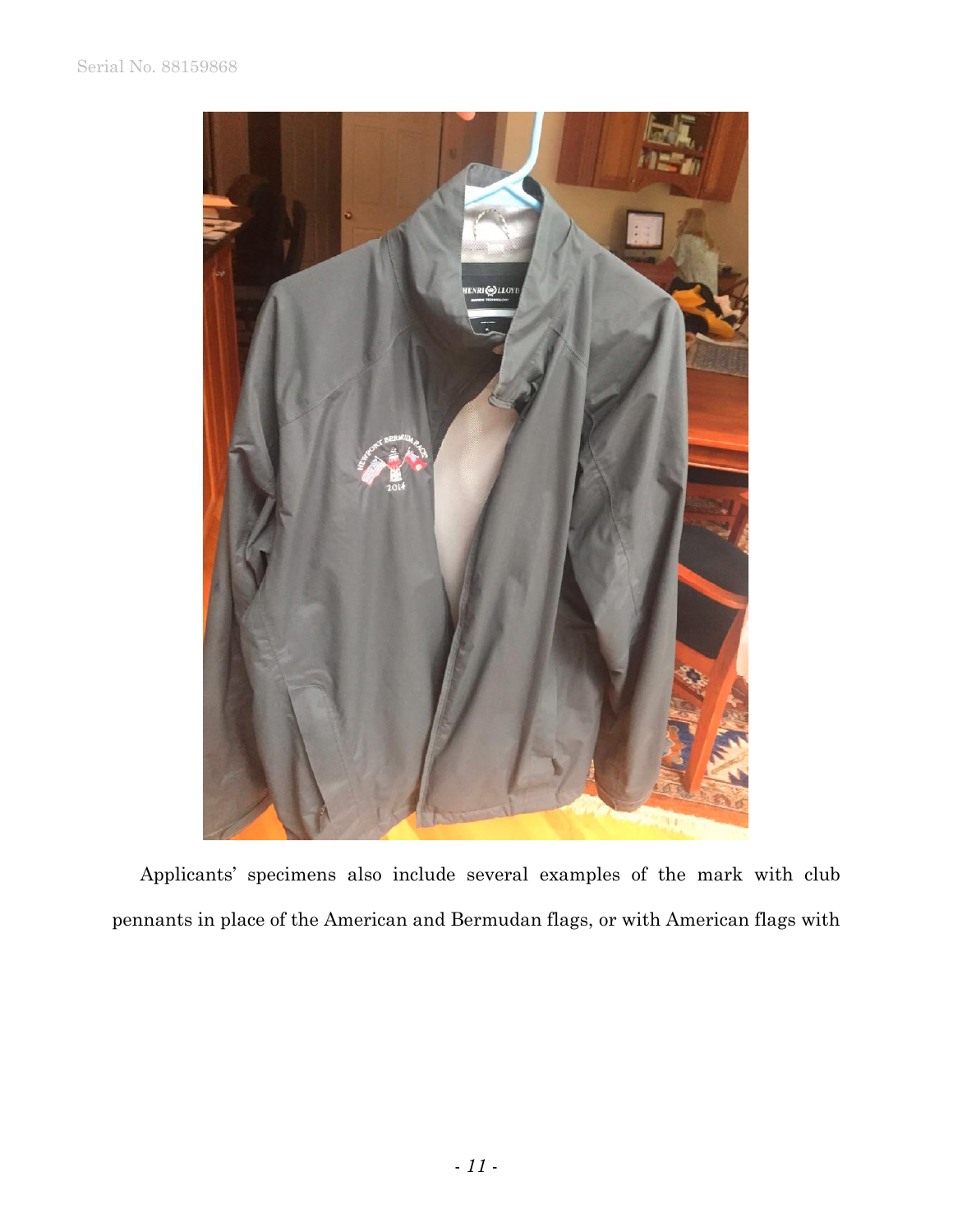fewer than the standard number of stars and stripes. <sup>9</sup> Another example shows the lighthouse design without any flags and flagpoles at all.<sup>10</sup>



l <sup>9</sup> *Id.* at 6, 7, and 9. Given that Applicants are yacht clubs that organize a race from Newport to Bermuda, we do not consider Applicants' mark to be a phantom mark inasmuch as Applicants' alternative use of the lighthouse design with club pennants does not constitute "so many potential combinations that the drawing would not give adequate constructive notice to third parties as to the nature of the mark[.]" TMEP § 1214.01.

<sup>&</sup>lt;sup>10</sup> We note that this particular specimen of use is not acceptable under 37 C.F.R. § 2.51 because, without the flags or flagpoles, it is not a substantially exact representation mark as filed or as amended, but it, and the scarf shown below, nevertheless shows the significance of the St. David's lighthouse in the applied-for mark.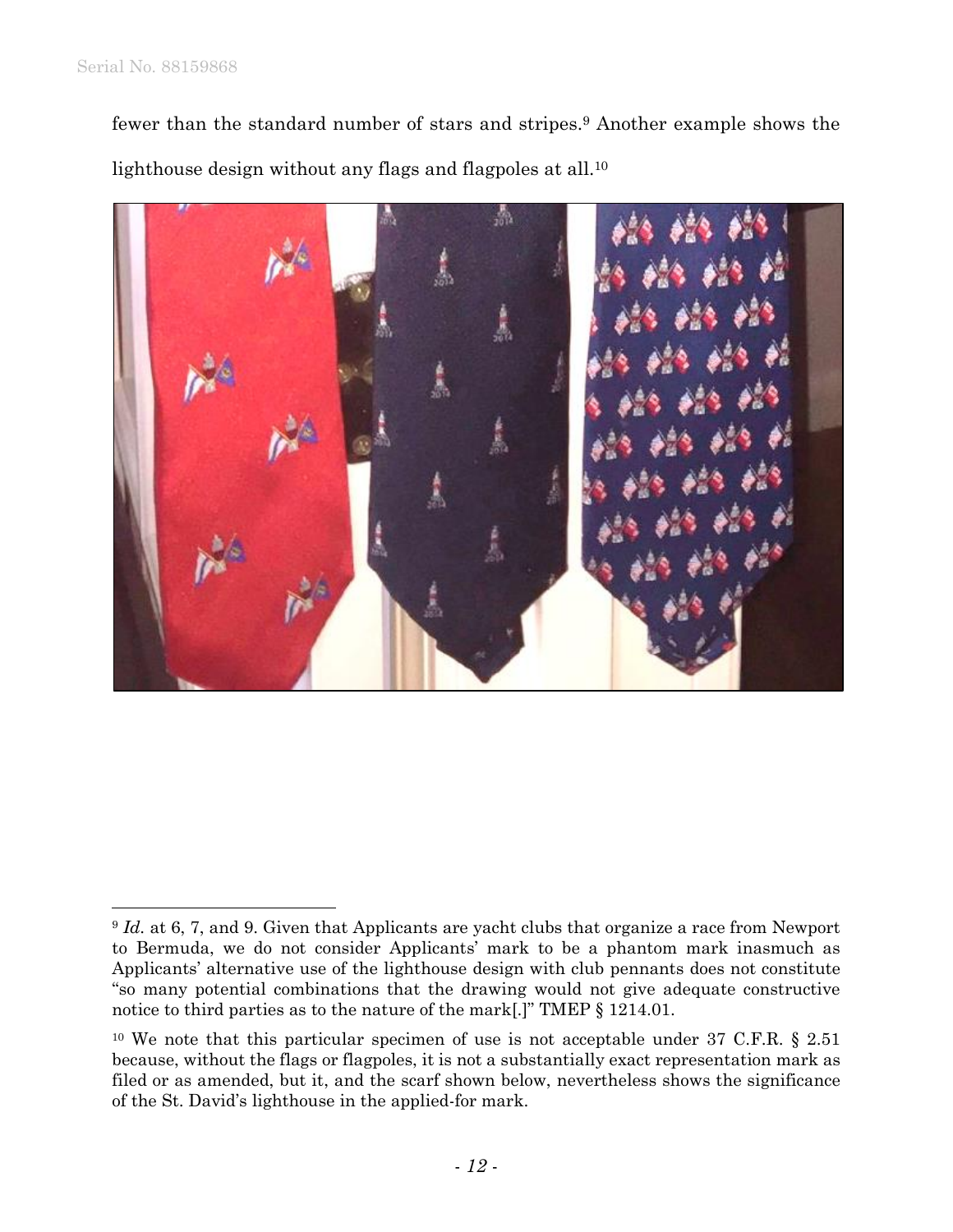

These examples suggest that the lighthouse and crossed flagpole design has a commercial impression independent of the particular flags displayed. Indeed, the representation of the lighthouse without any flags suggests that the St. David's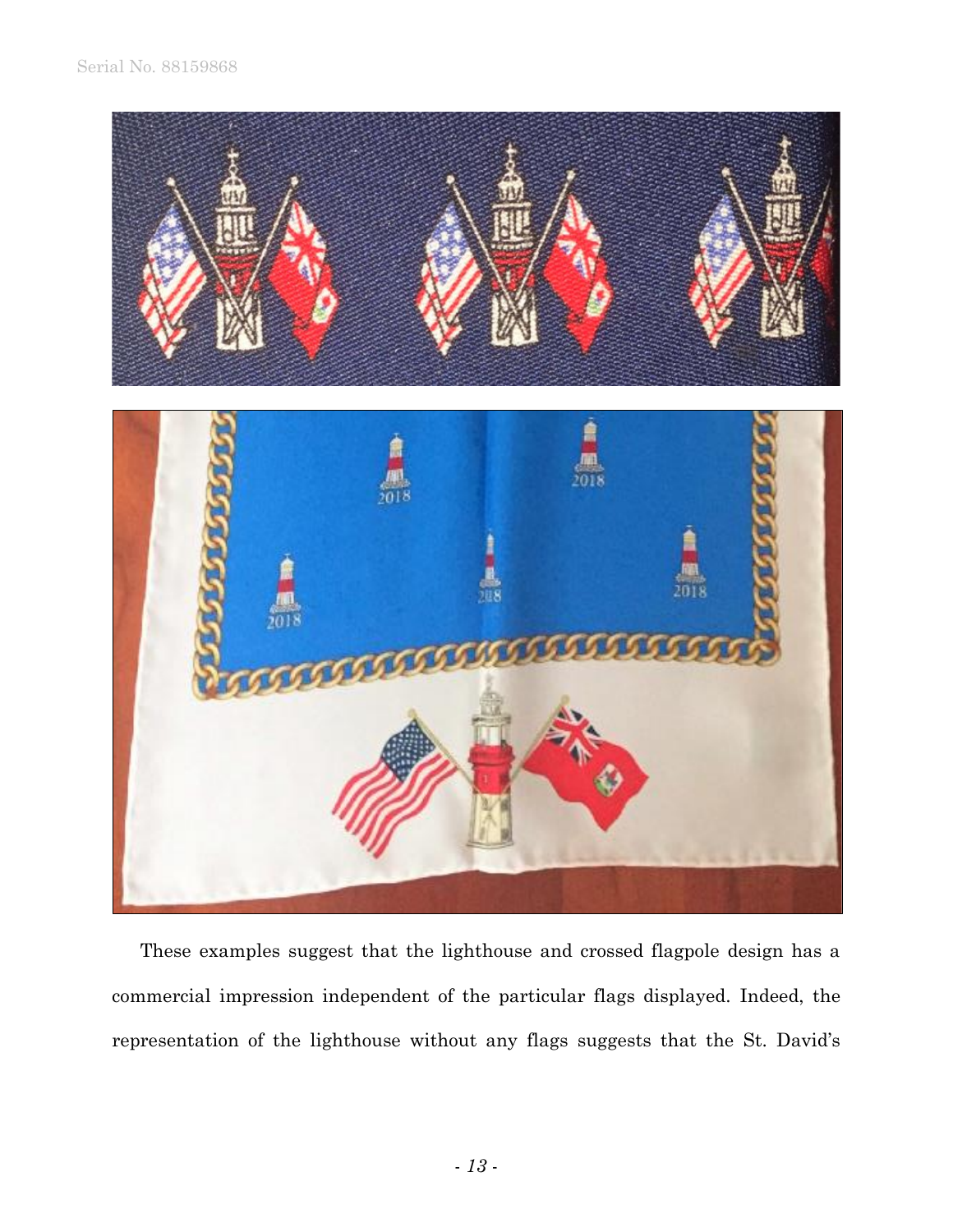Lighthouse is the heart of the mark's commercial impression. We agree with Applicants that "[t]he 'essence' of the mark is the St. David's Lighthouse[.]"<sup>11</sup>

The Examining Attorney further argues that the flags in the mark as filed are not spatially separable as defined in TMEP § 1204.04(b) and, therefore, may not be deleted:

> In Applicant's originally applied-for mark three of the four corners of both of the flag elements lay flush against the flagpoles; and notably on applicant's submitted specimens of record, the drawing of the mark is displayed with the flags laying completely flush/attached to the flagpoles. Further, both flags attached to the flagpoles are superimposed crisscrossing *on top* of the lighthouse acting to highlight the importance of the flags to consumers viewing the mark. Accordingly, the flags are not spatially separable from the either flagpoles or the lighthouse, and removing them is a material alteration.<sup>12</sup>

Regarding the "spatially separated" language in TMEP §1204.04(b), Applicants argue that "the deletion of the flags has no impact on the remaining elements of the mark" <sup>13</sup> and the "'flag elements' in the Subject Application are clearly no less 'spatially separable' than in the example from TMEP § 1204.04(b)(i), illustrating when 'The Flag Design May Be Deleted If It Is A Separable Element[.]'"<sup>14</sup>

TMEP § 1204.04(b)(i) provides five examples of marks incorporating flags which purportedly may or may not be amended to delete the flags based on whether the deletion represents a material alteration of the mark. The following three examples

<sup>14</sup> *Id.*

l

 $11$  Applicants' Br., p. 7, 7 TTABVUE 11.

<sup>12</sup> Examining Attorney's Br., 9 TTABVUE 9.

<sup>13</sup> Applicants' Br., p. 8, 7 TTABVUE 12.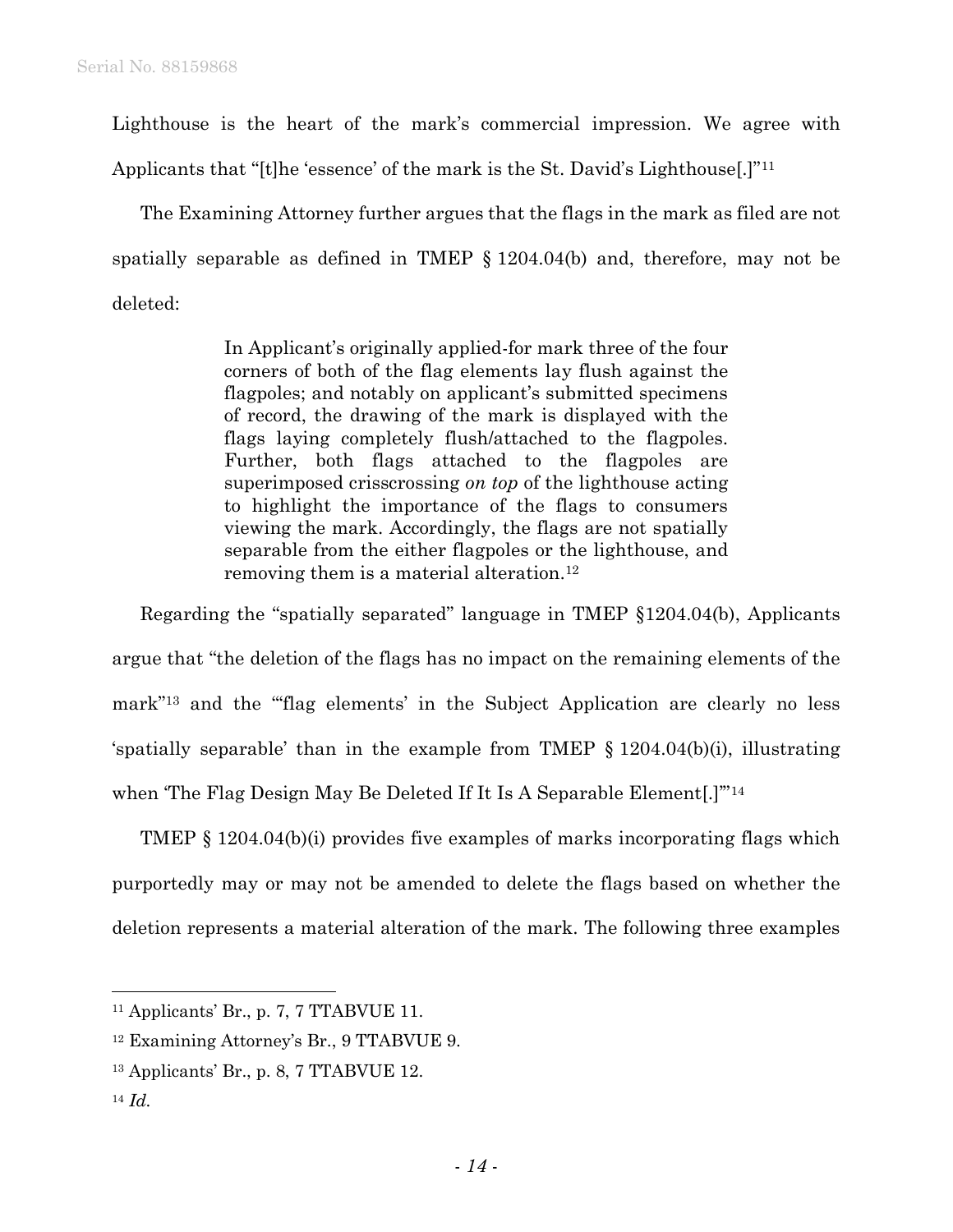represent marks that may be amended to delete the flag design because it is a separable element:



The following two examples represent marks that may not be amended to delete the flag design because it is integrated into the overall design:



We do not find these examples to be particularly helpful in the present case inasmuch as Applicants' mark includes elements from both categories. That is, the lighthouse in Applicants' mark is a significant additional element, comparable to the coffee cup or doctor in the first group of marks. But the flags in Applicants' mark are on flagpoles, similar to those found in the latter group of marks. However, we are not bound by the TMEP's examples. *See Guitar Straps Online*, 103 USPQ2d at 1751 (Board "not bound by hypotheticals discussed in the TMEP"). Spatially, the flags in Applicants' mark are far more removed or distanced from the other mark element, i.e., the lighthouse, than are the flags in the three examples of permissible amendments. That is, the flags are spatially separated from the lighthouse by being positioned on either side. We agree with the Examining Attorney that the flagpoles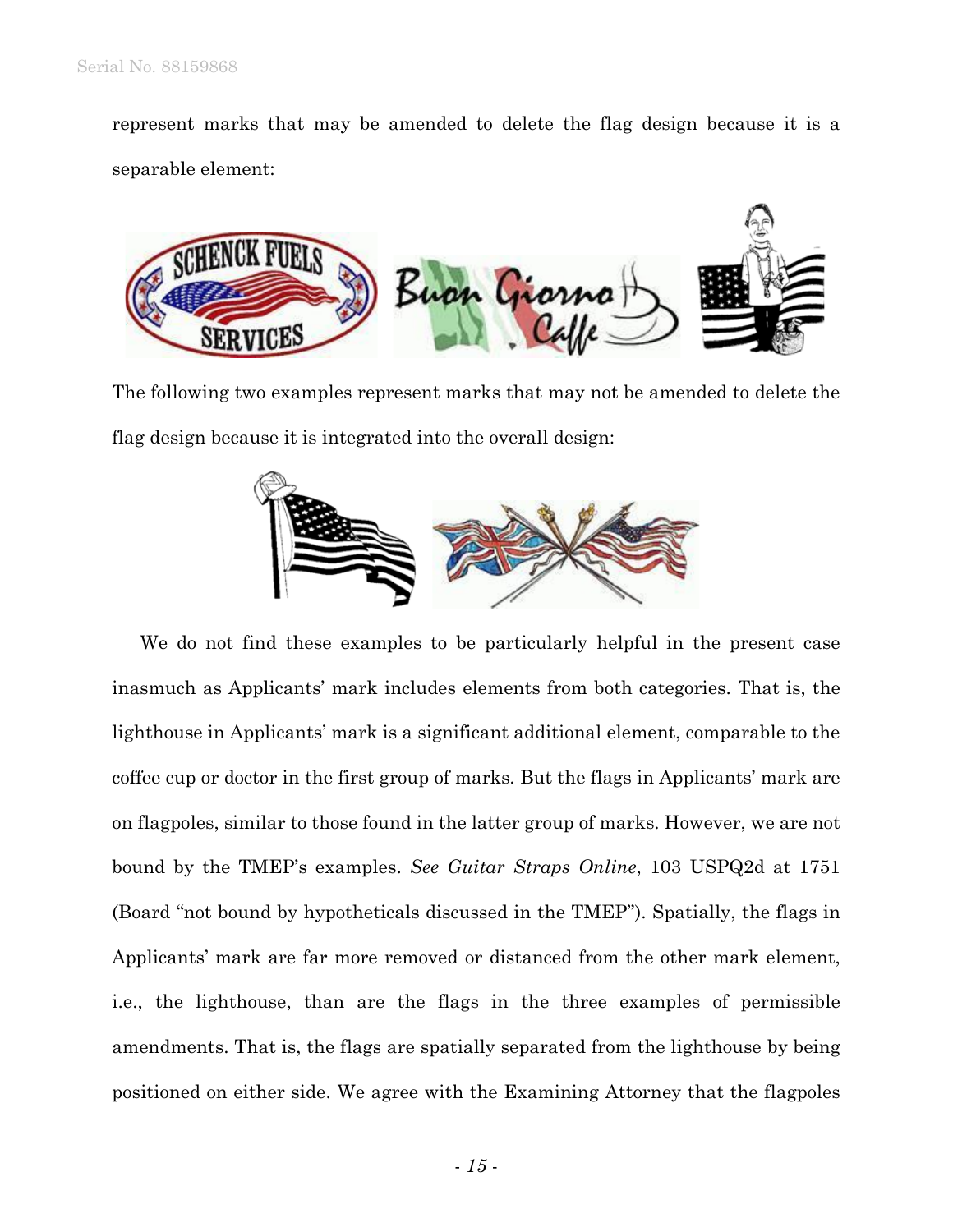cross in front of the lighthouse, but we do not think this affects the prominence of flagpoles. The poles are small and the fact that they cross in front of the lighthouse is hardly noticeable, particularly since the poles and the corresponding portion of the lighthouse are light in color. As noted above, the flags themselves are not in front of the lighthouse, but instead are off to either side. In any event, Applicants are not seeking to delete the flagpoles which would be a greater alteration of the mark.

On the other hand, both of the examples representing marks that may not be amended have flagpoles, and even crossed flagpoles, combined with minor embellishments such as small torches, ribbons, and a small baseball cap. But in these marks the flags are the central element. Deleting the flags in these examples eviscerates the commercial impression of the marks. Simply put, the other matter in these marks is not as prominent as the flags, unlike the lighthouse in Applicants' mark.

Based upon the foregoing, we find that the amendment to the drawing to delete unregistrable matter under Trademark Act Section 2(b) is not a material alteration of the mark. In consequence thereof, Applicants' amended drawing is accepted and is the operative drawing in the application.

## IV. Description of the mark

Because the amended drawing is not a material alteration of the mark as filed, the requirement under Trademark Rule 2.37 for a corrected description of the mark is reversed. The amended description of the mark is the operative description.

- *16* -